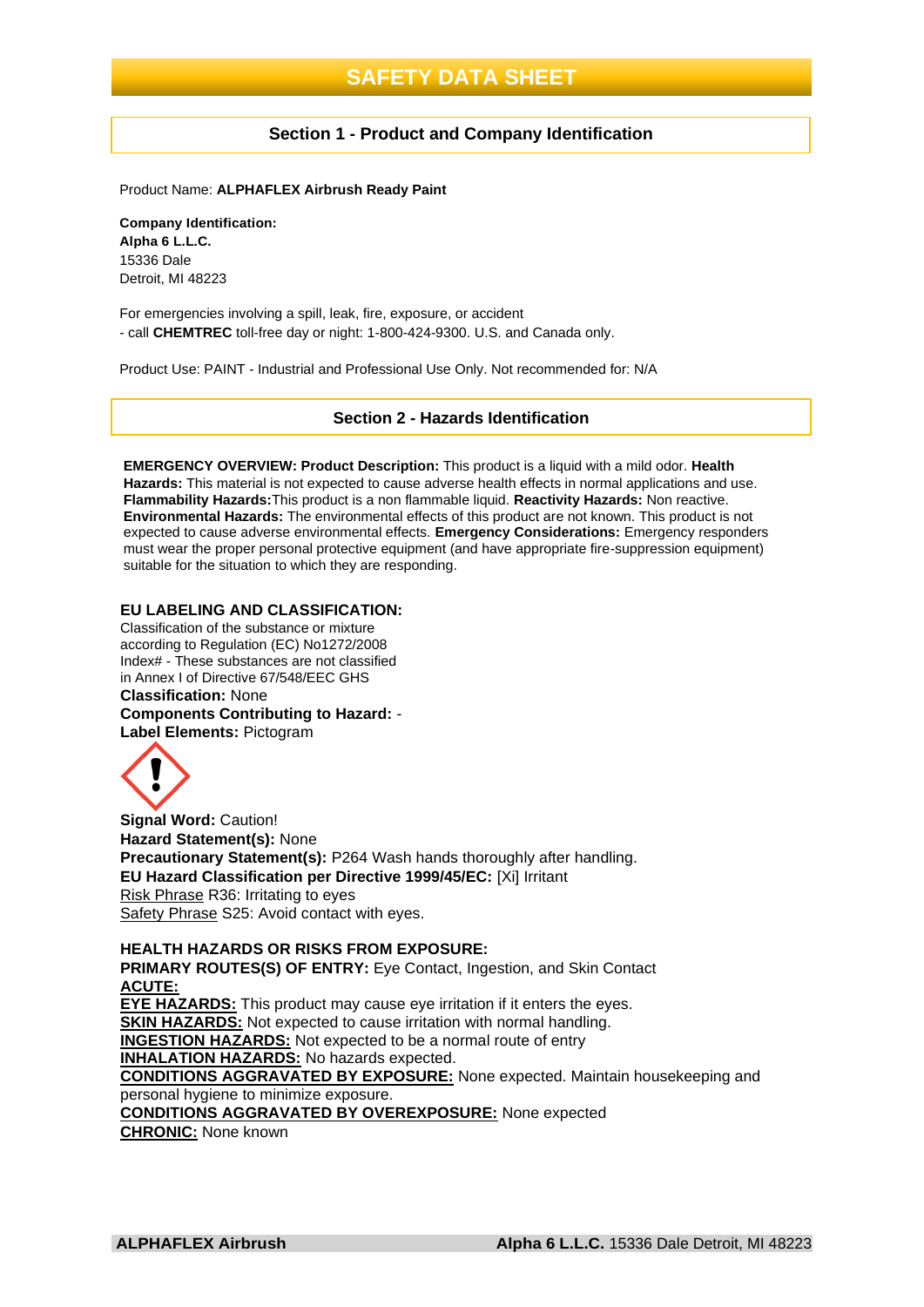## **Section 3 – Composition and information on ingredients**

| <b>Hazardous</b><br><b>Ingredients</b> | <b>CA</b><br>S#       | <b>EINECS#</b>               | ICSC#                | <b>WT#</b> | <b>Hazard Symbol Risk Phrases</b>                               |
|----------------------------------------|-----------------------|------------------------------|----------------------|------------|-----------------------------------------------------------------|
| Water                                  | 7732-18-5             | 231-791-2                    | <b>Not</b><br>Listed | $<$ 40%    | <b>HAZARD CLASSIFICATION:</b><br><b>NONE RISK PHRASES: NONE</b> |
| <b>Ground Limestone</b>                | 1317-65-3             | 215-279-6                    | <b>Not</b><br>Listed | < 15%      | <b>HAZARD CLASSIFICATION:</b><br><b>NONE RISK PHRASES: NONE</b> |
| Acrylate<br>Polymer<br>Solution        | 28205-96-1            | <b>Not Listed</b>            | <b>Not</b><br>Listed | < 15%      | <b>HAZARD CLASSIFICATION:</b><br><b>NONE RISK PHRASES: NONE</b> |
| <b>Calcined Kaolin</b>                 | 66402-68-4            | <b>Not Listed</b>            | <b>Not</b><br>Listed | $<8\%$     | <b>HAZARD CLASSIFICATION:</b><br><b>NONE RISK PHRASES: NONE</b> |
| Nepheline Syenite                      | 37244-96-5            | Not Listed<br>in ESIS        | <b>Not</b><br>Listed | $<8\%$     | None                                                            |
| Non-<br>Hazardous<br>Colorants         | Non-Hazardous Mixture | Not Listed                   | <b>Not</b><br>Listed | $<8\%$     | <b>HAZARD CLASSIFICATION:</b><br><b>NONE RISK PHRASES: NONE</b> |
| <b>Titanium Oxide</b>                  | 13463-67-7            | 236-675-5                    | 0338                 | $< 5\%$    | <b>HAZARD CLASSIFICATION:</b><br><b>NONE RISK PHRASES: NONE</b> |
| Pearlescent Pigment                    | 12001-26-2            | <b>Not Listed</b><br>in ESIS | <b>Not</b><br>Listed | $<$ 3%     | None                                                            |
| Propylene Glycol                       | $57 - 55 - 6$         | 200-338-0                    | 0321                 | <2%        | <b>HAZARD CLASSIFICATION:</b><br>NONE RISK PHRASES: NONE        |
| 2-Butoxyethanol                        | 111-76-2              |                              |                      | $<$ 3%     | None                                                            |
| Ethylene glycol                        | $107 - 21 - 1$        |                              |                      | $< 0.1\%$  | None                                                            |

Balance of other ingredients are non-hazardous or less than 1% in concentration (or 0.1% for carcinogens, reproductive toxins, or respiratory sensitizers

#### **NOTE:**

ALL WHMIS required information is included in appropriate sections based on the ANSI Z400.1-2010 format. This product has been classified in accordance with the hazard criteria of the CPR and the SDS contains all the information required by the CPR, EU Directives and the Japanese Industrial Standard JIS Z 7250: 2000. This material is classified as hazardous under OSHA regulations 29 CFR 1910.1200.

#### **Section 4 – First-aid measures**

Contaminated individuals of chemical exposure must be taken for medical attention if any adverse effect occurs. Rescuers should be taken for medical attention, if necessary. Take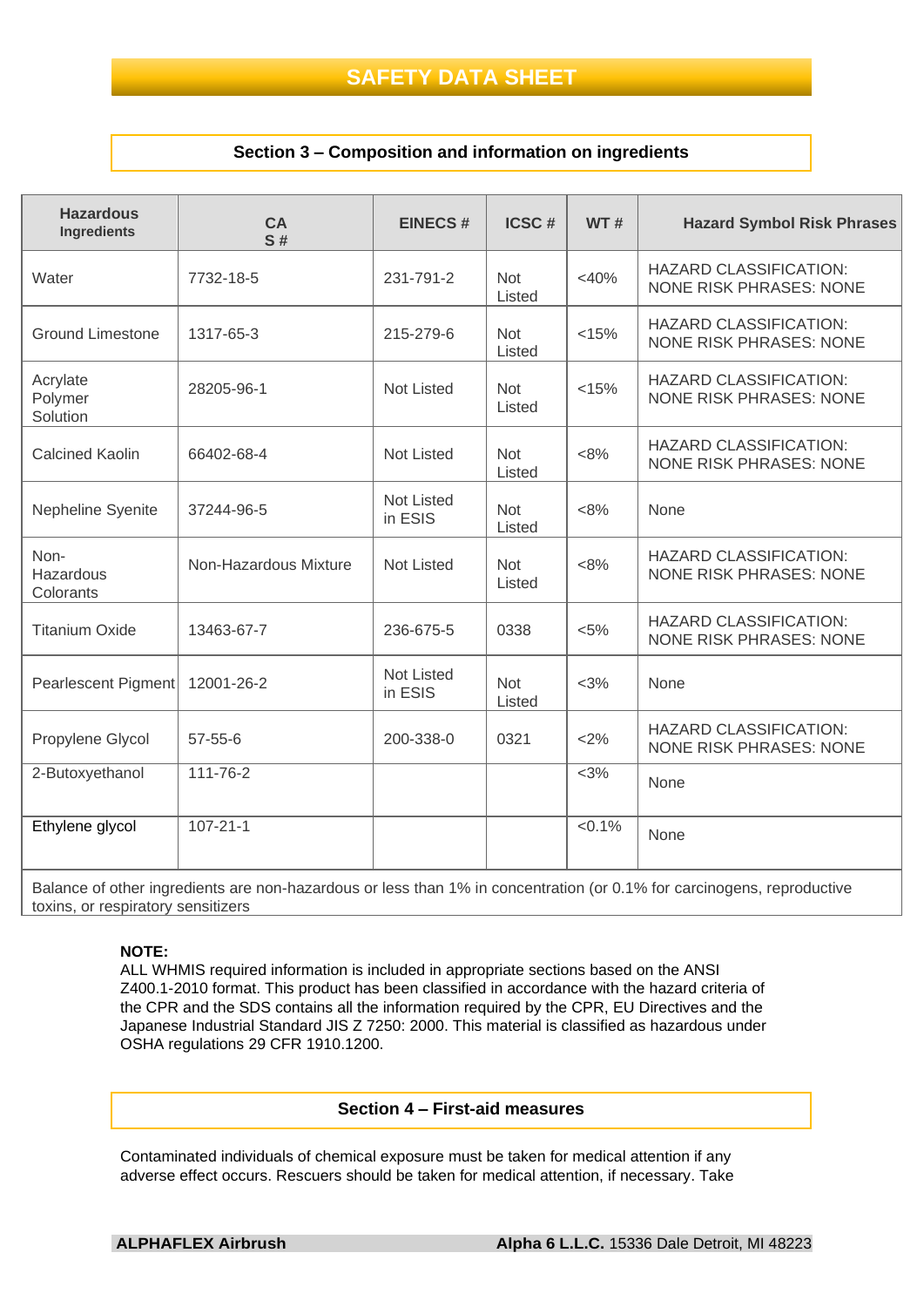copy of label and SDS to health professional with contaminated individual.

**SKIN EXPOSURE:** Wash with soap and water. If discomfort occurs or persists, contact a physician immediately.

**EYE EXPOSURE:** Immediately flush eyes with plenty of water for at least 15 minutes, lifting lower and upper eyelids occasionally. Get medical attention if irritation persists.

**INHALATION:** If breathing becomes difficult remove contaminated individual to fresh air. If victim is not breathing provide artificial respiration. Seek medical attention immediately.

**INGESTION:** If this product is swallowed, CALL PHYSICIAN OR POISON CONTROL CENTER FOR MOST CURRENT INFORMATION. If

professional advice is not available, do not induce vomiting. Never induce vomiting or give diluents (milk or water) to someone who is unconscious, having convulsions, or unable to swallow.

**RECOMMENDATIONS TO PHYSICIANS:** Treat symptoms and eliminate overexposure.

**Section 5 – Fire-fighting measures**

**FLASH POINT:** Non-Flammable

**AUTOIGNITION TEMPERATURE:** Not Applicable

**FLAMMABLE LIMITS (in air by volume, %):** Lower NA; Upper NA

**FIRE EXTINGUISHING MATERIALS:** Use agent most appropriate to extinguishing surrounding fire.

**UNUSUAL FIRE AND EXPLOSION HAZARDS:** None Known

Explosion Sensitivity to Mechanical Impact: Not Sensitive Explosion

Sensitivity to Static Discharge: Not Sensitive

**SPECIAL FIRE-FIGHTING PROCEDURES:** Incipient fire responders should wear eye protection. Structural firefighters must wear Self-Contained Breathing Apparatus and full protective equipment.

Isolate materials not yet involved in the fire and protect personnel.

Move containers from fire area if this can be done without risk; otherwise, cool with carefully applied water spray. If possible, prevent runoff water from entering storm drains, bodies of water, or other environmentally sensitive areas.





Hazard Scale: **0** = Minimal **1** = Slight **2** = Moderate **3** = Serious **4** = Severe

## **Section 6 – Accidental release measures**

**SPILL AND LEAK RESPONSE:** Absorb spill with inert material (e.g. vermiculite, sand, or earth), then place in suitable container for disposal. Clean up spills immediately, observing precautions.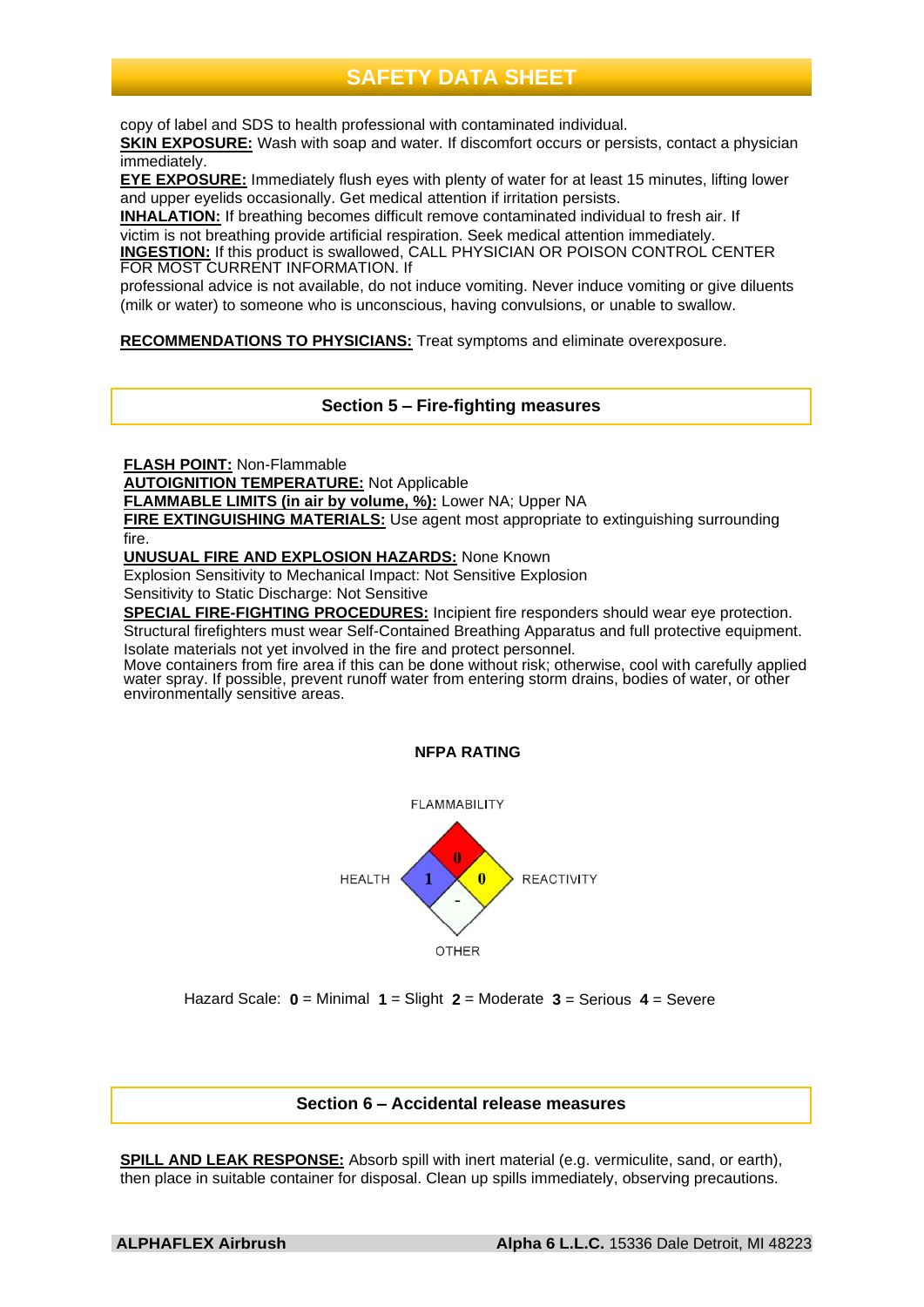US Regulations (CERCLA) require reporting spills and releases to soil, water and air in excess of reportable quantities. The toll free number for the US Coast Guard National Response Center is (800) 424-8802.

**DISPOSAL:** Dispose of in accordance with applicable Federal, State, and local procedures (see Section 13, Disposal Considerations).

## **Section 7 – Handling and storage**

**WORK PRACTICES AND HYGIENE PRACTICES:** Wash thoroughly after handling this product. Do not eat, drink, smoke, or apply cosmetics while handling this product. **STORAGE AND HANDLING PRACTICES:** Avoid contact with eyes. Store in a tightly sealed container. Store in a cool, dry, well ventilated area. Protect from physical damage.

### **Section 8 – Exposure controls – Personal protection**

**VENTILATION AND ENGINEERING CONTROLS:** Use with adequate ventilation to ensure exposure levels are maintained below the limits provided below. Use local exhaust ventilation, and process enclosure if necessary, to control airborne dust. Ensure eyewash/safety shower stations are available near areas where this product is used.

#### **EXPOSURE LIMITS/GUIDELINES**

| <b>Component Name:</b>       | CAS#                     | <b>ACGIH</b><br><b>TLVs</b> | <b>OSHA-</b><br><b>PELs</b> | <b>NIOSH-TLVs</b> | <b>Other</b>         |
|------------------------------|--------------------------|-----------------------------|-----------------------------|-------------------|----------------------|
| Water                        | 7732-18-5                | <b>Not Listed</b>           | <b>Not Listed</b>           | <b>Not Listed</b> | <b>Not</b><br>Listed |
| <b>Ground Limestone</b>      | 1317-65-3                | Not Listed                  | <b>Not Listed</b>           | <b>Not Listed</b> | <b>Not</b><br>Listed |
| Acrylate Polymer<br>Solution | 28205-96-1               | <b>Not Listed</b>           | <b>Not Listed</b>           | <b>Not Listed</b> | <b>Not</b><br>Listed |
| <b>Calcined Kaolin</b>       | 66402-68-4               | <b>Not Listed</b>           | <b>Not Listed</b>           | <b>Not Listed</b> | <b>Not</b><br>Listed |
| Nepheline Syenite            | 37244-96-5               | <b>Not Listed</b>           | <b>Not Listed</b>           | <b>Not Listed</b> | <b>Not</b><br>Listed |
| Non-Hazardous<br>Colorants   | Non-Hazardous<br>Mixture | <b>Not Listed</b>           | <b>Not Listed</b>           | <b>Not Listed</b> | <b>Not</b><br>Listed |
| <b>Titanium Oxide</b>        | 13463-67-7               | <b>Not Listed</b>           | <b>Not Listed</b>           | <b>Not Listed</b> | <b>Not</b><br>Listed |
| <b>Pearlescent Pigment</b>   | 12001-26-2               | <b>Not Listed</b>           | <b>Not Listed</b>           | <b>Not Listed</b> | <b>Not</b><br>Listed |
| Propylene Glycol             | 57-55-6                  | <b>Not Listed</b>           | <b>Not Listed</b>           | <b>Not Listed</b> | <b>Not</b><br>Listed |
| 2-Butoxyethanol              | 111-76-2                 | <b>Not Listed</b>           | <b>Not Listed</b>           | <b>Not Listed</b> | <b>Not</b><br>Listed |
| Ethylene glycol              | $107 - 21 - 1$           | <b>Not Listed</b>           | <b>Not Listed</b>           | <b>Not Listed</b> | <b>Not</b><br>Listed |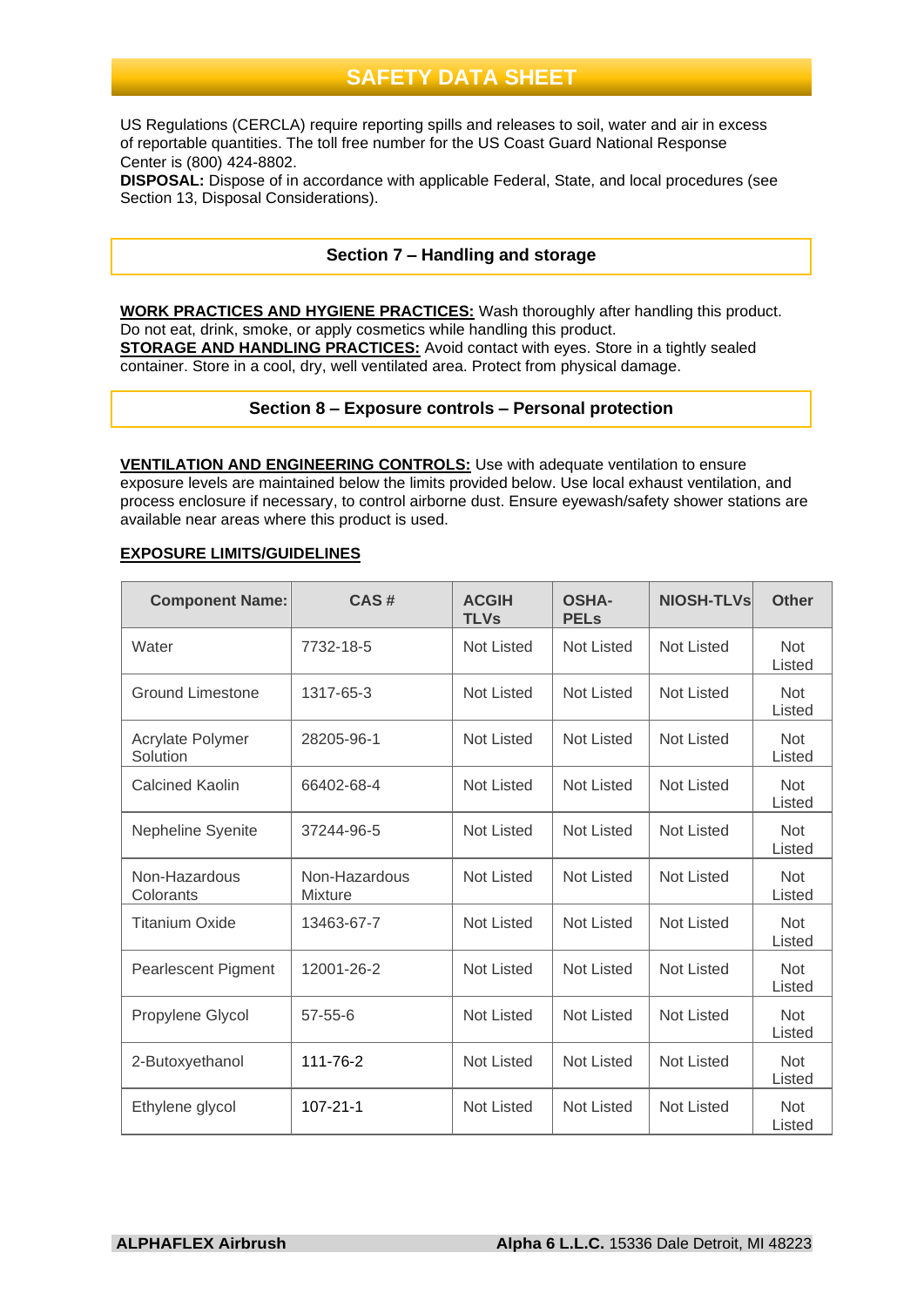International exposure limits may be established for the components of this product. Please check with competent authority in each country for the most recent limits in place. The following information on appropriate Personal Protective Equipment is provided to assist employers in complying with OSHA regulations found in 29 CFR Subpart I (beginning at 1910.132) or equivalent standard of Canada, or standards of EU member states (including EN 149 for respiratory PPE, and EN 166 for face/eye protection), and those of Japan. Please reference applicable regulations and standards for relevant details.

**RESPIRATORY PROTECTION:** Not required with normal use. If necessary, use only respiratory protection authorized in the U.S. Federal OSHA Respiratory Protection Standard (29 CFR 1910.134), equivalent U.S. State standards, Canadian CSA standard Z94.4-93, the European Standard EN149, or EU member states.

**EYE PROTECTION:** Not normally required however, safety glasses are recommended as appropriate to prevent eye contact. If necessary, refer to U.S. OSHA 29 CFR 1910.133, Canadian Standards, and the European Standard EN166, Australian Standards, or relevant Japanese Standards.

**HAND PROTECTION:** Not required under normal use. If desired, wear rubber gloves to prevent skin contact. If necessary, refer to U.S. OSHA 29 CFR 1910.138, the European Standard DIN EN 374, the appropriate Standards of Canada, Australian Standards, or relevant Japanese Standards.

**BODY PROTECTION:** Not required under normal use. Wear appropriate clothing sufficient to prevent skin contact. If necessary, refer to appropriate Standards of Canada, or appropriate Standards of the EU, Australian Standards, or relevant Japanese Standards.

## **Section 9 – Physical and chemical properties**

**VAPOR DENSITY:** Not Available **SPECIFIC GRAVITY @ 20°C:** Not Available **VAPOR PRESSURE:** Not available **FREEZING POINT:** Not Availble **ODOR THRESHOLD:** Mild **APPEARANCE, ODOR and COLOR:** This product is a liquid with a mild odor. **EVAPORATION RATE (n-BuAc=1):** Not Available **SOLUBILITY IN WATER: Not Available pH:** Not Available **BOILING POINT:** Not Available

### **Section 10 – Stability and reactivity**

**STABILITY:** Stable **DECOMPOSITION PRODUCTS:** Carbon Monoxide and Carbon Dioxide **MATERIALS WITH WHICH SUBSTANCE IS INCOMPATIBLE:** None Known **HAZARDOUS POLYMERIZATION:** Will Not Occur. **CONDITIONS TO AVOID:** None Known

### **Section 11 – Toxicological information**

#### **TOXICITY DATA:**

**Routes of Entry:** Eye contact, Ingestion, Skin Contact No LD50/LC50 information found relating to normal routes of occupational exposures. **SUSPECTED CANCER AGENT:** None of the ingredients are found on the following lists: FEDERAL OSHA Z LIST, NTP, CAL/OSHA, IARC and therefore is not considered to be, nor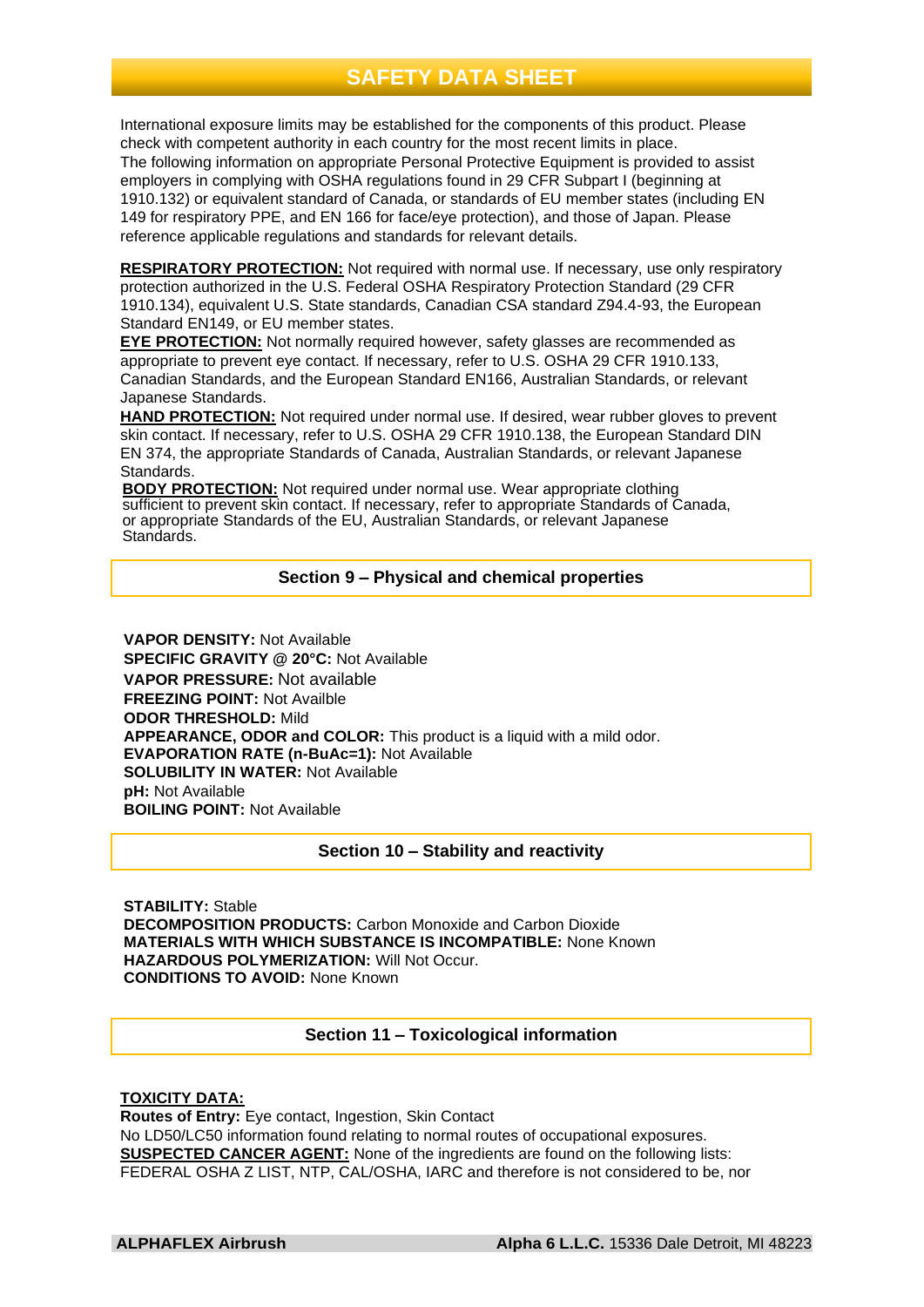suspected to be a cancer-causing agent by these agencies.

**IRRITANCY OF PRODUCT:** This product may cause eye irritation.

**SENSITIZATION TO THE PRODUCT:** These products are not known to cause human skin or respiratory sensitization.

**REPRODUCTIVE TOXICITY INFORMATION:** Listed below is information concerning the effects of this product and its components on the human reproductive system.

**Mutagenicity:** The components of this product are not reported to produce mutagenic effects in humans.

**Embryotoxicity:** The components of this product are not reported to produce embryotoxic effects in humans.

**Teratogenicity:** The components of this product are not reported to produce teratogenicity effects in humans.

**Reproductive Toxicity:** The components of this product are not reported to produce reproductive effects in humans.

**Section 12 – Ecological information**

ALL WORK PRACTICES MUST BE AIMED AT ELIMINATING ENVIRONMENTAL CONTAMINATION. **ECOTOXICITY:** Not available.

**BOD5 and COD:** Not available.

**PRODUCTS OF BIODEGRADATION:** Not available

**TOXICITY OF THE PRODUCTS OF BIODEGRADATION:** Not available

**ENVIRONMENTAL STABILITY:** Controls should be engineered to prevent release to the environment, including procedures to prevent spills, atmospheric release and release to waterways

**BIOACCUMULATION/ACCUMULATION:** These products have not been tested for bioaccumulation potential.

### **Section 13 – Disposal considerations**

**PREPARING WASTES FOR DISPOSAL:** Waste disposal must be in accordance with appropriate U.S. Federal, State, and local regulations, those of Canada, Australia, EU Member States and Japan.

## **Section 14 – Transportation information**

US DOT, IATA, IMO, ADR: **Domestic (Land, D.O.T.)** Proper Shipping Name: Non-Regulated Material Hazard Class: Non Hazardous - Non Regulated **International (Water, I.M.O.)** Proper Shipping Name: Non-Regulated Material Hazard Class: Non Hazardous - Non Regulated **International (Air, I.C.A.O.)** Proper Shipping Name: Non-regulated Material Hazard Class: Non Hazardous – Non Regulated U.S. DEPARTMENT OF TRANSPORTATION (DOT) SHIPPING REGULATIONS: This product is not classified as dangerous goods, per U.S. DOT regulations, under 49 CFR 172.101. Non-Regulated TRANSPORT CANADA, TRANSPORTATION OF DANGEROUS GOODS REGULATIONS: These products are not classified as Dangerous Goods, per regulations of Transport Canada. INTERNATIONAL AIR TRANSPORT ASSOCIATION (IATA): These products are not classified as Dangerous Goods, by rules of IATA INTERNATIONAL MARITIME ORGANIZATION (IMO) DESIGNATION: These products are not classified as Dangerous Goods by the International Maritime Organization.

EUROPEAN AGREEMENT CONCERNING THE INTERNATIONAL CARRIAGE OF DANGEROUS GOODS BY ROAD (ADR): These products are

classified by the United Nations Economic Commission for Europe to be dangerous goods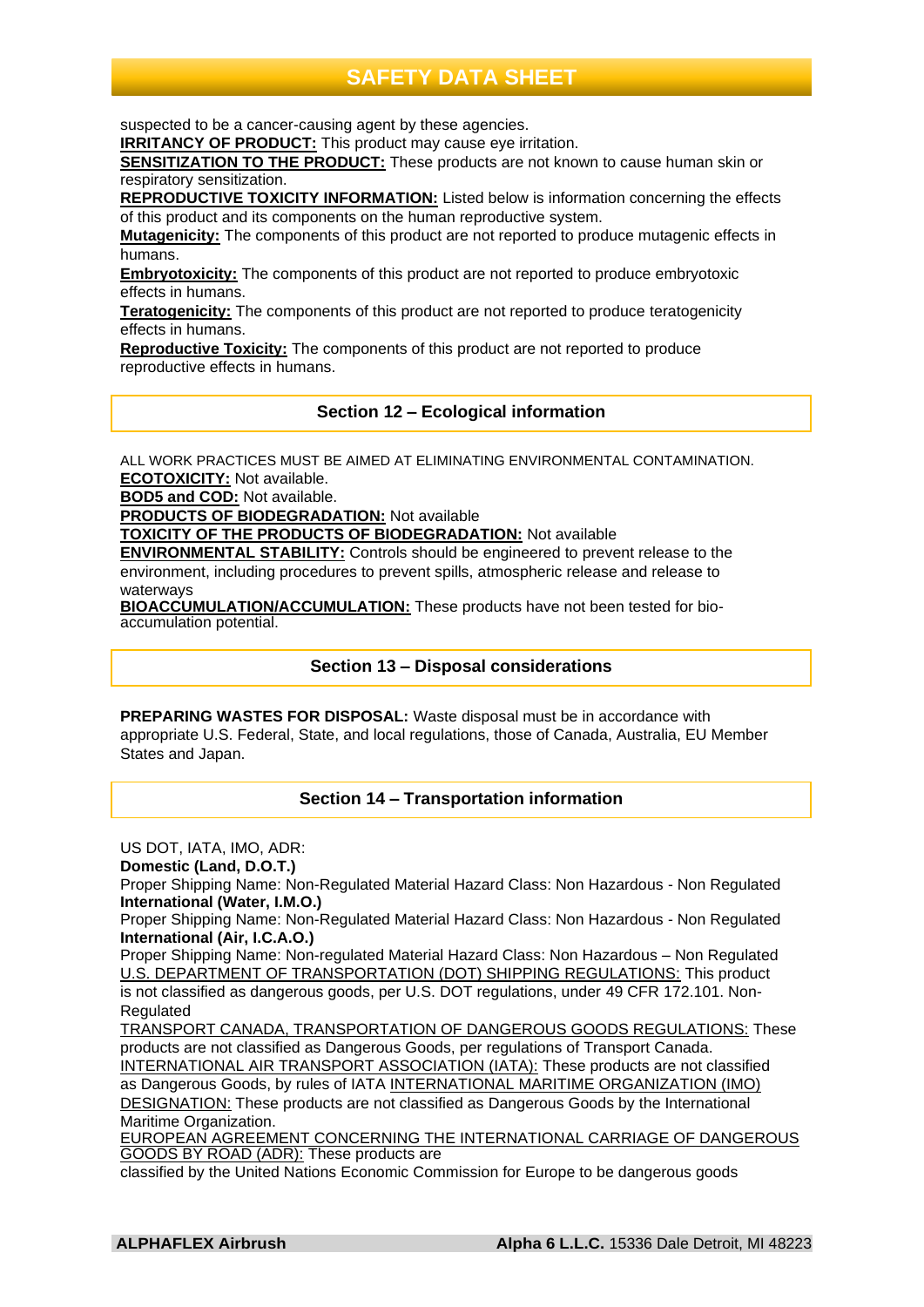## **Section 15 – Regulatory information**

### **UNITED STATES REGULATIONS:**

**U.S. SARA REPORTING REQUIREMENTS:** The components of this product are not subject to the reporting requirements of Sections 302, 304, and 313 of Title III of the Superfund Amendments and Reauthorization Act.

**U.S. SARA THRESHOLD PLANNING QUANTITY:** There are no specific Threshold Planning Quantities for any component

of these products. The default Federal SDS submission and inventory requirement filing threshold of 10,000 lb (4,540 kg) therefore applies, per 40 CFR 370.20.

## **U.S. CERCLA REPORTABLE QUANTITY (RQ):** None

**U.S. TSCA INVENTORY STATUS:** The components of this product are listed in the TSCA Inventory.

#### **CALIFORNIA SAFE DRINKING WATER AND TOXIC ENFORCEMENT ACT (PROPOSITION 65):** This product does not contain any

component above the 0.1% level which is listed as a California Proposition 65 chemical.

## **CANADIAN REGULATIONS:**

**CANADIAN DSL/NDSL INVENTORY STATUS:** The components of this product are not on the DSL Inventory.

**CANADIAN ENVIRONMENTAL PROTECTION ACT (CEPA) PRIORITIES SUBSTANCES LISTS:** No component of this product is on the CEPA First Priorities Substance Lists. **CANADIAN WHMIS CLASSIFICATION and SYMBOLS:** Not Classified

## **EUROPEAN ECONOMIC COMMUNITY INFORMATION:**

**Classification of the substance or mixture according to Regulation (EC) No1272/2008** Index# - These substances are not classified in Annex I of Directive 67/548/EEC [Xi] Irritant Risk Phrase R36: Irritating to eyes Safety Phrase S25: Avoid contact with eyes.



### **AUSTRALIAN INFORMATION FOR PRODUCT:**

**AUSTRALIAN INVENTORY OF CHEMICAL SUBSTANCES (AICS) STATUS:** The components of this product are listed on the AICS or are exempt. **STANDARD FOR THE UNIFORM SCHEDULING OF DRUGS AND POISONS:**Not applicable. **JAPANESE INFORMATION FOR PRODUCT:**

**JAPANESE MINISTER OF INTERNATIONAL TRADE AND INDUSTRY (MITI) STATUS:**

The components of this product are not listed as Class I Specified Chemical Substances, Class II Specified Chemical Substances, or Designated Chemical Substances by the Japanese MITI. **INTERNATIONAL CHEMICAL INVENTORIES:**

Listing of the components on individual country Chemical Inventories is as follows: Asia-Pac: Listed or exempt

Australian Inventory of Chemical Substances (AICS): Listed or exempt Korean Existing Chemicals List (ECL): Listed or exempt

Japanese Existing National Inventory of Chemical Substances (ENCS): Listed or exempt Philippines Inventory if Chemicals and Chemical Substances (PICCS): Listed or exempt Swiss Giftliste List of Toxic Substances: Listed or exempt

U.S. TSCA: Listed or exempt